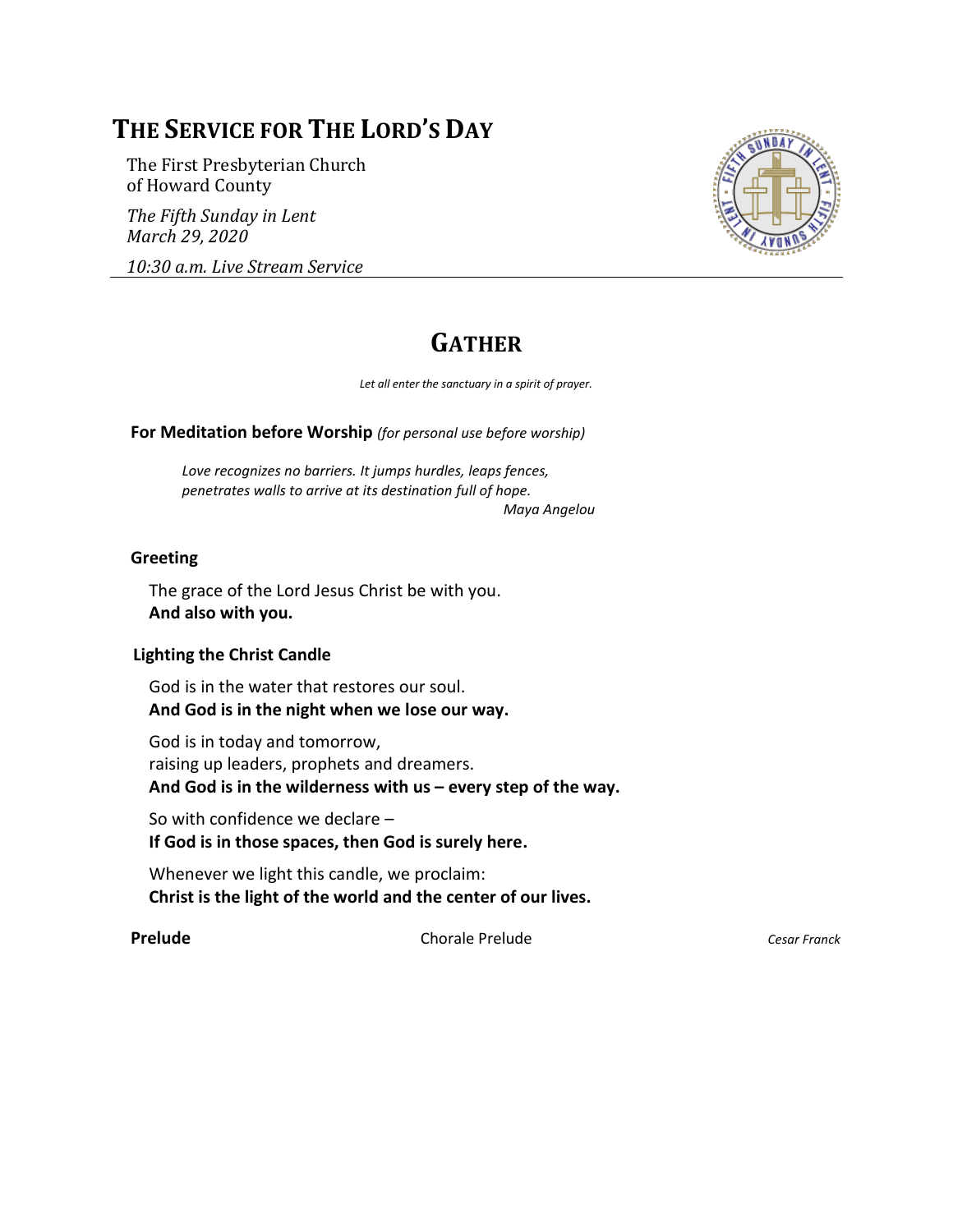### **Prayer for Sunday Morning**

May God be with you. **And also with you.**

Creator and Healer, root of all goodness, working your Sabbath will in the chaos of our life: **teach us the insight that gives true judgment and praises you wherever you are found, making miracles from spit and mud; through Jesus Christ, the Child of earth. Amen.**

 $*$  **Hymn 450** 

y Visi o *(see next page)*

n *Slane*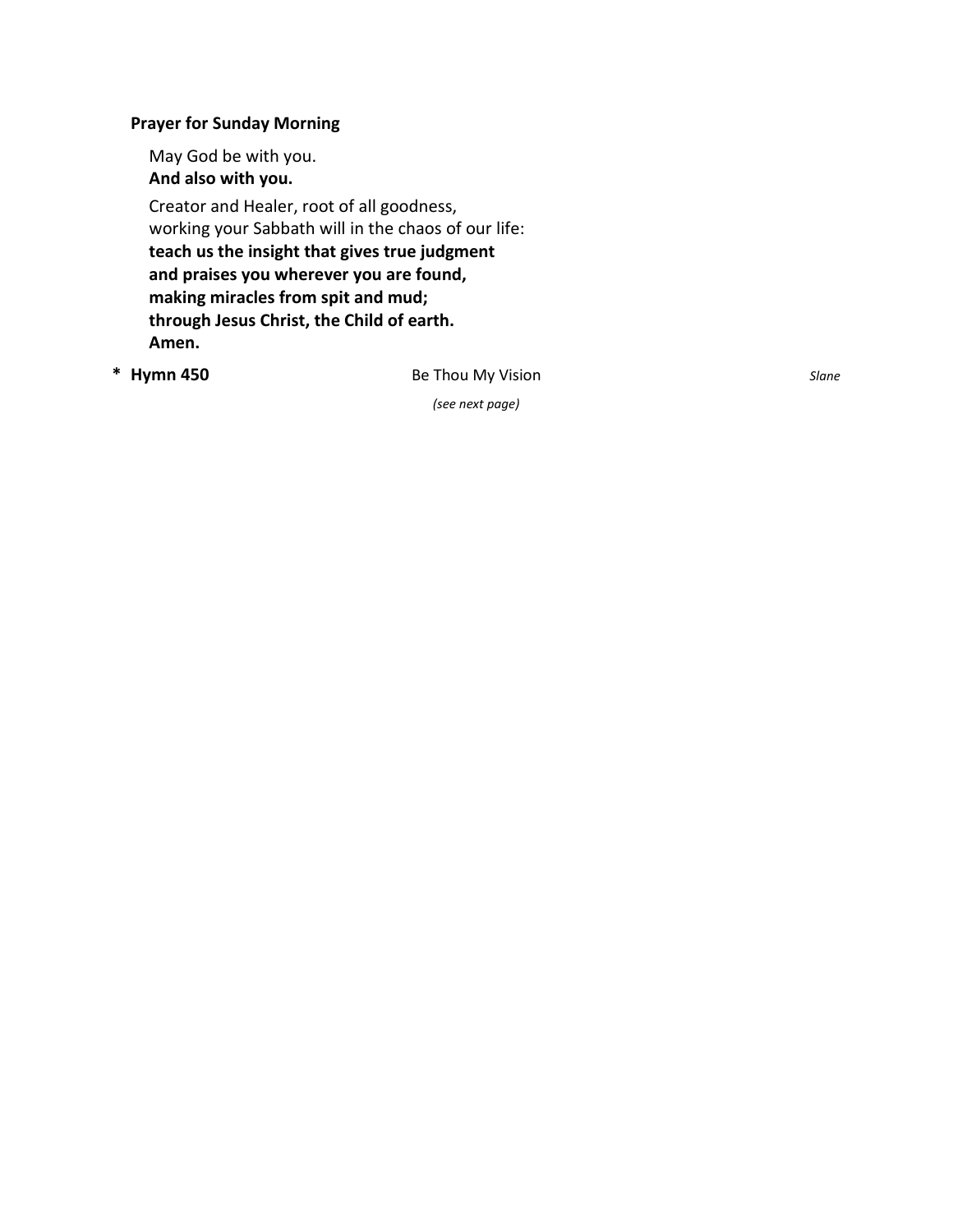

Guitar chords do not correspond with keyboard harmony.

These stanzas are selected from a 20th-century English poetic version of an Irish monastic prayer dating to the 10th century or before. They are set to an Irish folk melody that has proved popular and easily sung despite its lack of repetition and its wide range.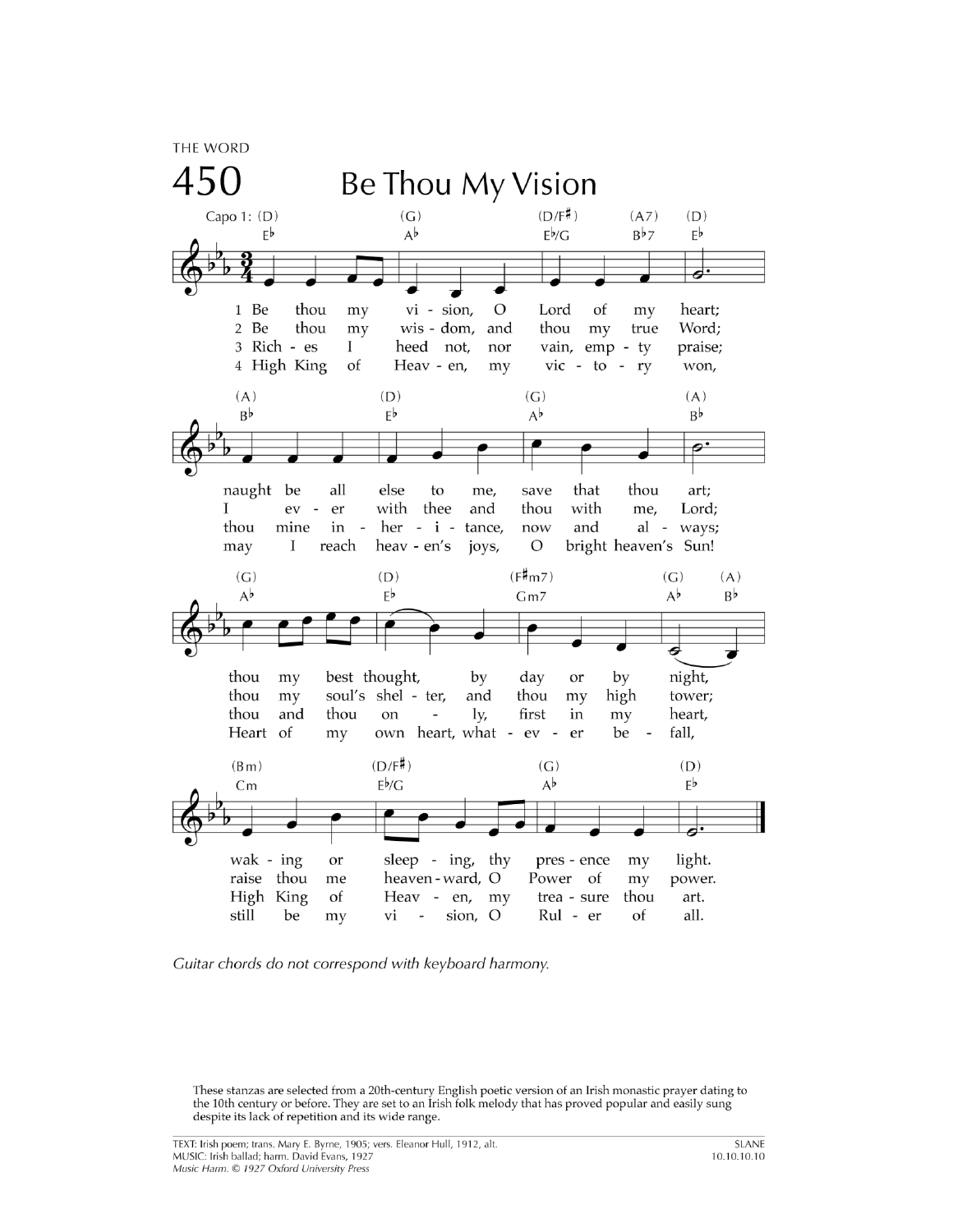#### **Call to Confession**

#### **Prayer of Confession**

Holy God, Maker of all: **Have mercy on us.** Jesus Christ, servant of the poor: **Have mercy on us.** Holy Spirit, Breath of life: **Have mercy on us. Healing God, through your Child Jesus you heal those who are blind; over and over Jesus opens people's eyes. So today we confess that we often choose to keep our eyes closed. We turn away from injustice in our world, worried you might ask us to work for change. We close our eyes to our privilege, because the truth is uncomfortable. We avoid eye contact with those who are suffering to avoid identifying with their pain. Forgive us for failing to be your Church in the world. Guide us from the depths of our wilderness into your light.** *(We take time for quiet, personal prayer…)*

### **Assurance of Grace**

\* **Sharing the Peace**

The peace of Christ be with you. **And also with you.**

**\* Response of Praise** *(singing together) Let There Be Love and Understanding*

Let there be love and understanding among us, Let peace and friendship be our shelter from the storm.

#### **Words of Welcome**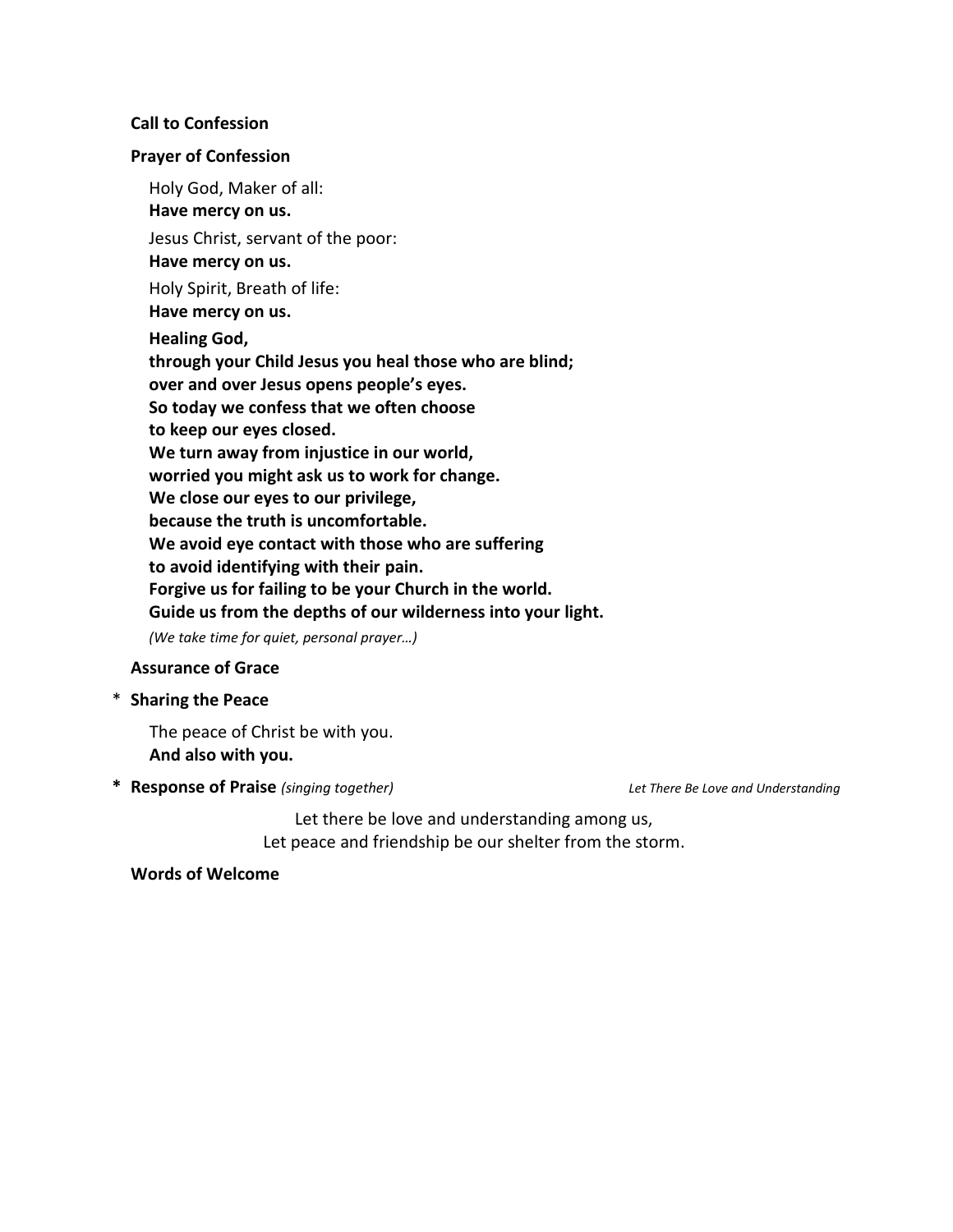## **HEAR**

#### **A Prayer**

**Prayer for Illumination –** *Richard of Chichester (c. 1197-1253)*

**Thanks be to you, Lord Jesus Christ, for all the benefits which you have won for us, for all the pains and insults which you have borne for us. O most merciful Redeemer, Friend and Brother, may we know you more clearly, love you more dearly, and follow you more nearly, day by day. Amen.**

#### **Psalter Lesson:** Psalm 23

**<sup>1</sup>** The LORD is my shepherd, I shall not want.

**2** He makes me lie down in green pastures;

he leads me beside still waters;

**3** he restores my soul.

He leads me in right paths for his name's sake.

**<sup>4</sup>** Even though I walk through the darkest valley, I fear no evil;

for you are with me; your rod and your staff—

they comfort me.

**<sup>5</sup>** You prepare a table before me

in the presence of my enemies;

you anoint my head with oil;

my cup overflows.

**<sup>6</sup>** Surely goodness and mercy shall follow me all the days of my life,

and I shall dwell in the house of the LORD my whole life long.

The Word of God for the People of God. **Thanks be to God.**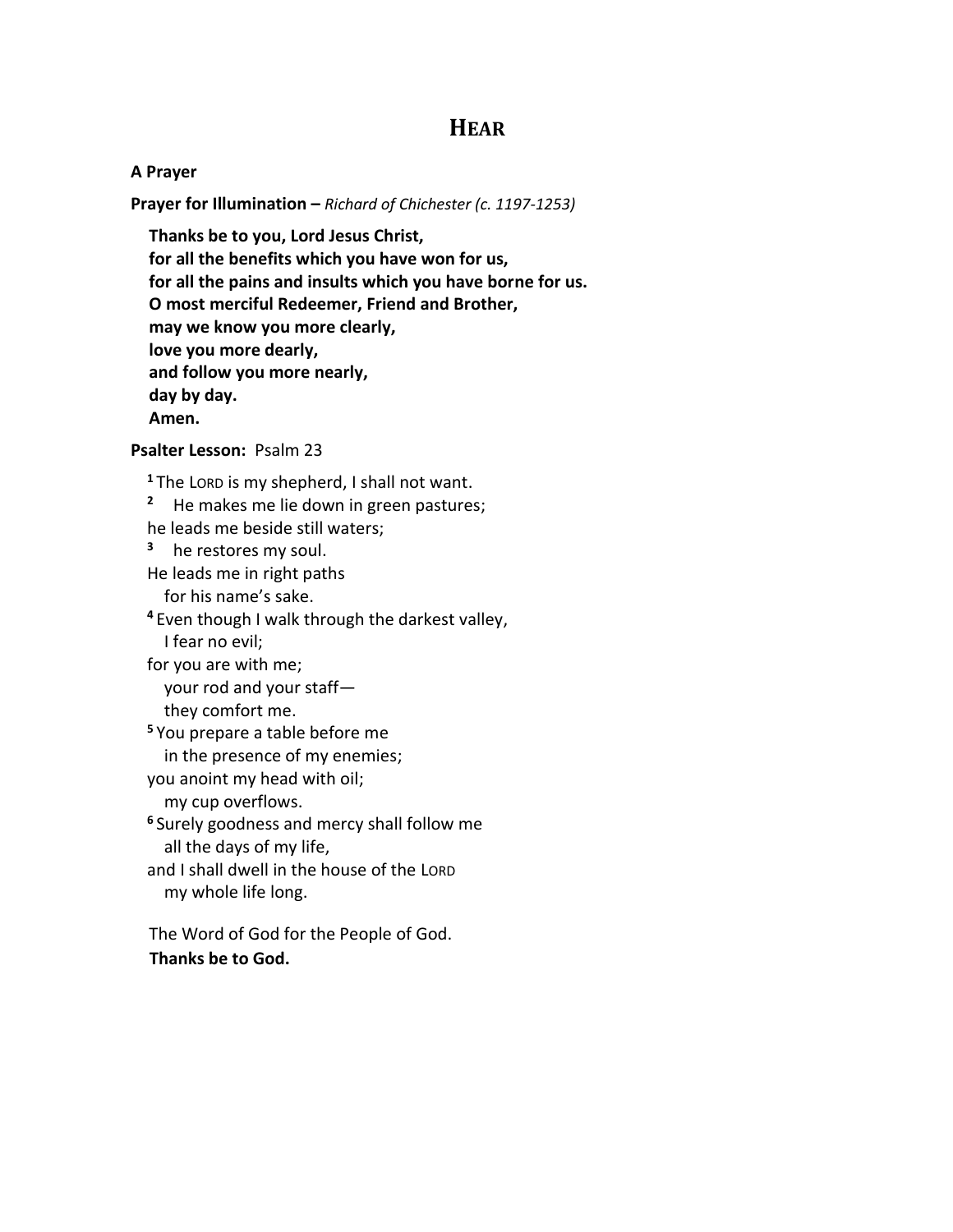1 My shepherd will supply my need; Jehovah is his name. In pastures fresh he makes me feed, beside the living stream. He brings my wandering spirit back when I forsake his ways, and leads me, for his mercy's sake, in paths of truth and grace.

2 When I walk through the shades of death your presence is my stay; one word of your supporting breath drives all my fears away. Your hand, in sight of all my foes, does still my table spread; my cup with blessings overflows; your oil anoints my head.

3 The sure provisions of my God attend me all my days; O may your house be my abode, and all my work be praise. There would I find a settled rest, while others go and come; no more a stranger, or a guest, but like a child at home.

#### **A Song**

The Lord is my Shepherd, I'll walk with him always. He leads me by still waters, I'll walk with him always. Always, always, I'll walk with him always. Always, always, I'll walk with him always.

#### **Children's Prayer and The Lord's Prayer**

**Our Father, who art in heaven, hallowed be Thy name. Thy kingdom come, Thy will be done on earth as it is in heaven. Give us this day our daily bread. And forgive us our debts as we forgive our debtors. And lead us not into temptation, but deliver us from evil. For Thine is the kingdom, and the power, and the glory forever. Amen.**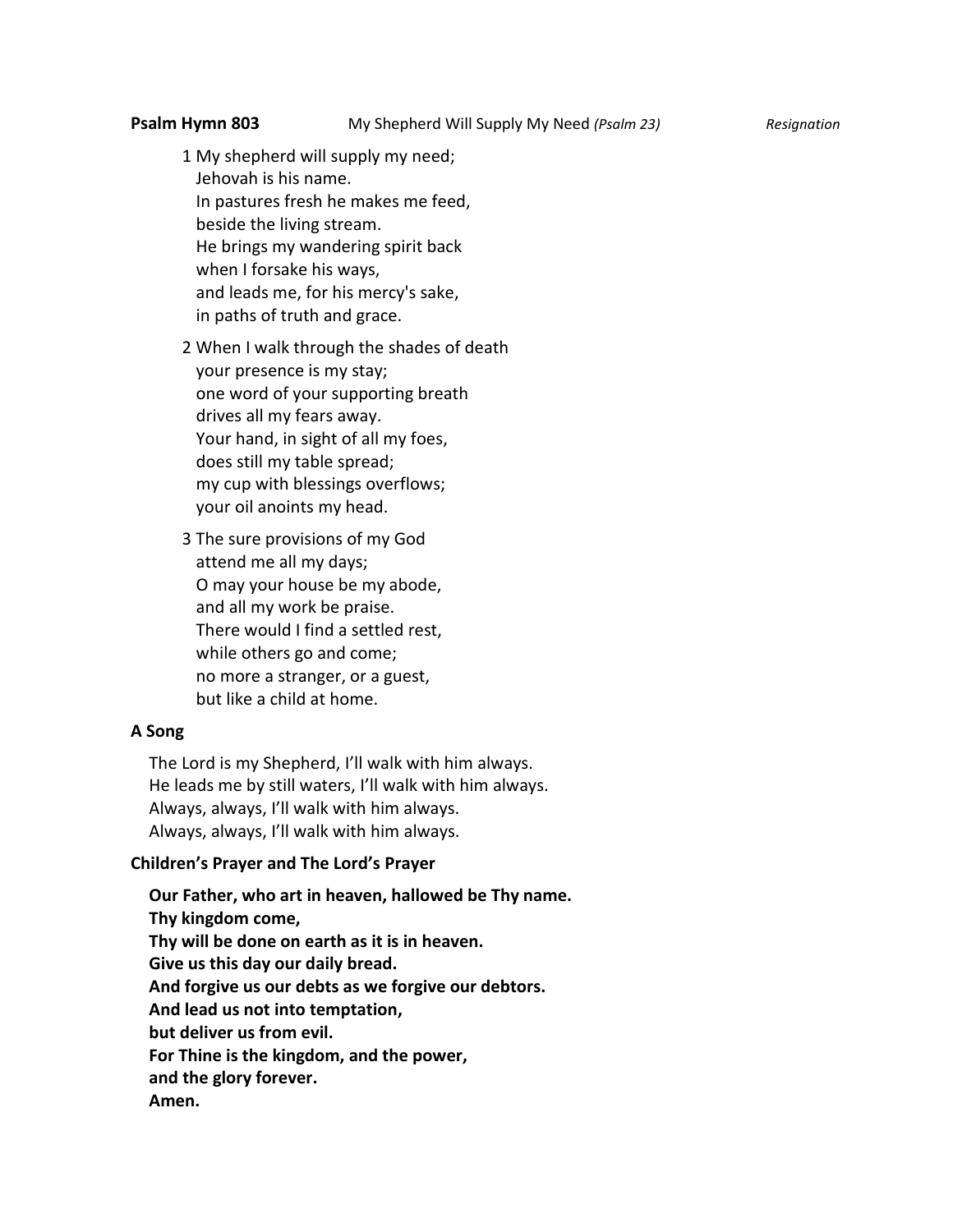#### **A Story – The Gospel Lesson:** John 9:1-15, 24-39

**9** As he walked along, he saw a man blind from birth. **<sup>2</sup>**His disciples asked him, "Rabbi, who sinned, this man or his parents, that he was born blind?" **<sup>3</sup>** Jesus answered, "Neither this man nor his parents sinned; he was born blind so that God's works might be revealed in him. **<sup>4</sup>** We must work the works of him who sent me while it is day; night is coming when no one can work. **<sup>5</sup>** As long as I am in the world, I am the light of the world." **<sup>6</sup>**When he had said this, he spat on the ground and made mud with the saliva and spread the mud on the man's eyes, **<sup>7</sup>** saying to him, "Go, wash in the pool of Siloam" (which means Sent). Then he went and washed and came back able to see. **<sup>8</sup>** The neighbors and those who had seen him before as a beggar began to ask, "Is this not the man who used to sit and beg?" **<sup>9</sup>** Some were saying, "It is he." Others were saying, "No, but it is someone like him." He kept saying, "I am the man." **<sup>10</sup>** But they kept asking him, "Then how were your eyes opened?" **<sup>11</sup>**He answered, "The man called Jesus made mud, spread it on my eyes, and said to me, 'Go to Siloam and wash.' Then I went and washed and received my sight." <sup>12</sup> They said to him, "Where is he?" He said, "I do not know."

**<sup>13</sup>** They brought to the Pharisees the man who had formerly been blind. **<sup>14</sup>**Now it was a sabbath day when Jesus made the mud and opened his eyes. **<sup>15</sup>** Then the Pharisees also began to ask him how he had received his sight. He said to them, "He put mud on my eyes. Then I washed, and now I see."

**<sup>24</sup>** So for the second time they called the man who had been blind, and they said to him, "Give glory to God! We know that this man is a sinner." **<sup>25</sup>**He answered, "I do not know whether he is a sinner. One thing I do know, that though I was blind, now I see." **<sup>26</sup>** They said to him, "What did he do to you? How did he open your eyes?" **<sup>27</sup>**He answered them, "I have told you already, and you would not listen. Why do you want to hear it again? Do you also want to become his disciples?" **<sup>28</sup>** Then they reviled him, saying, "You are his disciple, but we are disciples of Moses. **<sup>29</sup>**We know that God has spoken to Moses, but as for this man, we do not know where he comes from." **<sup>30</sup>** The man answered, "Here is an astonishing thing! You do not know where he comes from, and yet he opened my eyes. **<sup>31</sup>** We know that God does not listen to sinners, but he does listen to one who worships him and obeys his will. **<sup>32</sup>**Never since the world began has it been heard that anyone opened the eyes of a person born blind. **<sup>33</sup>** If this man were not from God, he could do nothing." **<sup>34</sup>** They answered him, "You were born entirely in sins, and are you trying to teach us?" And they drove him out.

**<sup>35</sup>** Jesus heard that they had driven him out, and when he found him, he said, "Do you believe in the Son of Man?" **<sup>36</sup>**He answered, "And who is he, sir? Tell me, so that I may believe in him." **<sup>37</sup>** Jesus said to him, "You have seen him, and the one speaking with you is he." **<sup>38</sup>**He said, "Lord, I believe." And he worshiped him. **<sup>39</sup>** Jesus said, "I came into this world for judgment so that those who do not see may see, and those who do see may become blind."

For the Word of God in Scripture, For the Word of God among us, For the Word of God within us: **Thanks be to God!**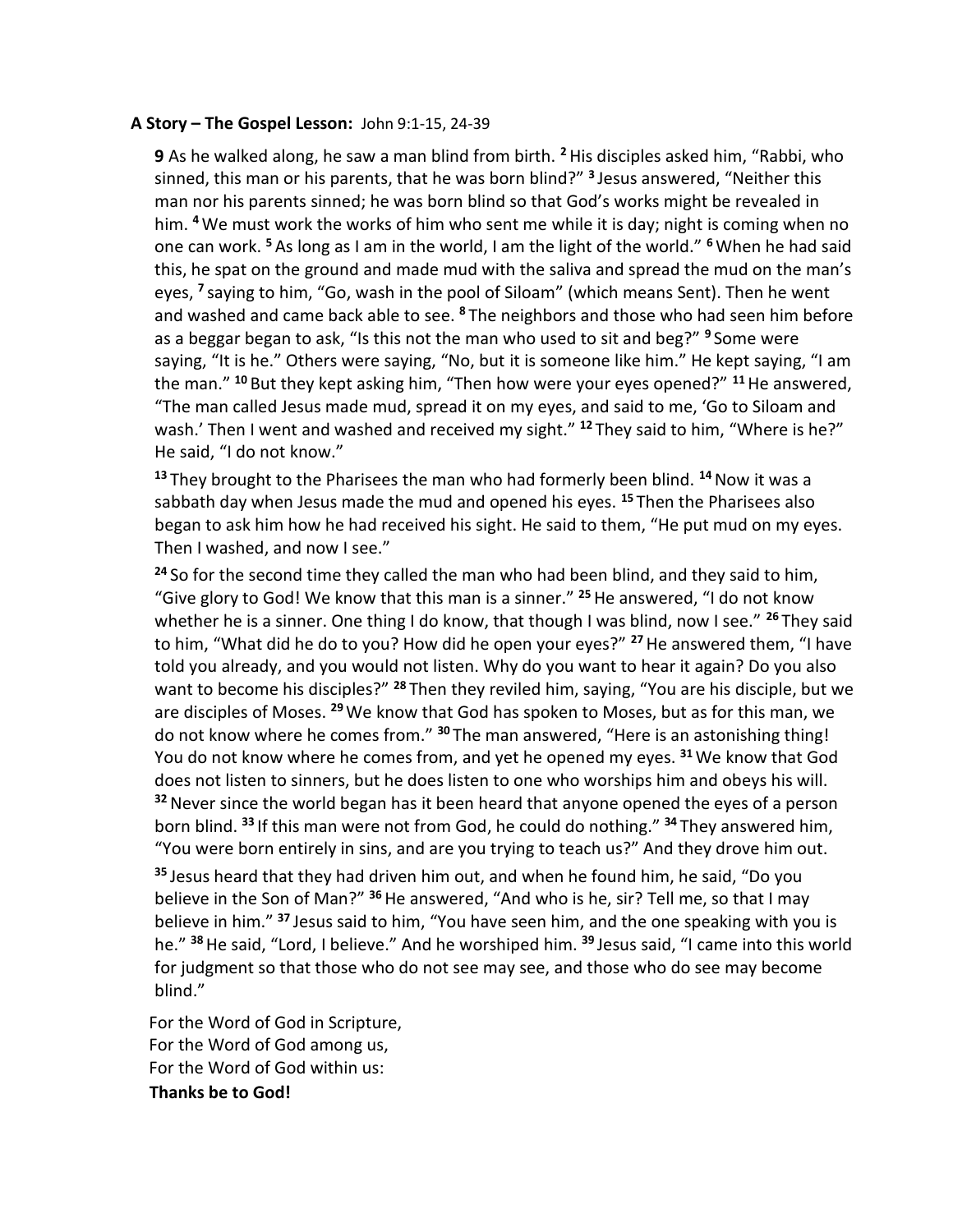**Sermon** A Place to See *Morton Harris*

*(after the sermon, we observe a time of silence and prayer)*

## **RESPOND AND SERVE**

**\* Affirmation of Faith** *(together) from The Confession of 1967*

**We acknowledge that God's sovereign love is a mystery beyond the reach of human minds. We ascribe to God superlatives of power, wisdom, and goodness. But in Jesus Christ God reveals love by showing power in the form of a servant, wisdom in the folly of the cross, and goodness in receiving sinful people. The power of God's love in Christ transforms the world and discloses that the Redeemer is the Lord and Creator who made all things to serve the purpose of his love. Thanks be to God!**

**Concerns and Remembrances**

**Prayer of Gratitude and Concern**

God of life:

**Hear our prayer.**

**Concluding Prayer** *(together)*

**O Christ, the Master Carpenter, who at the last, through wood and nails, purchased our whole salvation, wield well your tools in the workshop of your world, so that we who come rough-hewn to your bench may here be fashioned to a truer beauty of your hand. We ask it for your own name's sake. Amen.**

#### **Offering**

**Prayer of Thanksgiving and Dedication**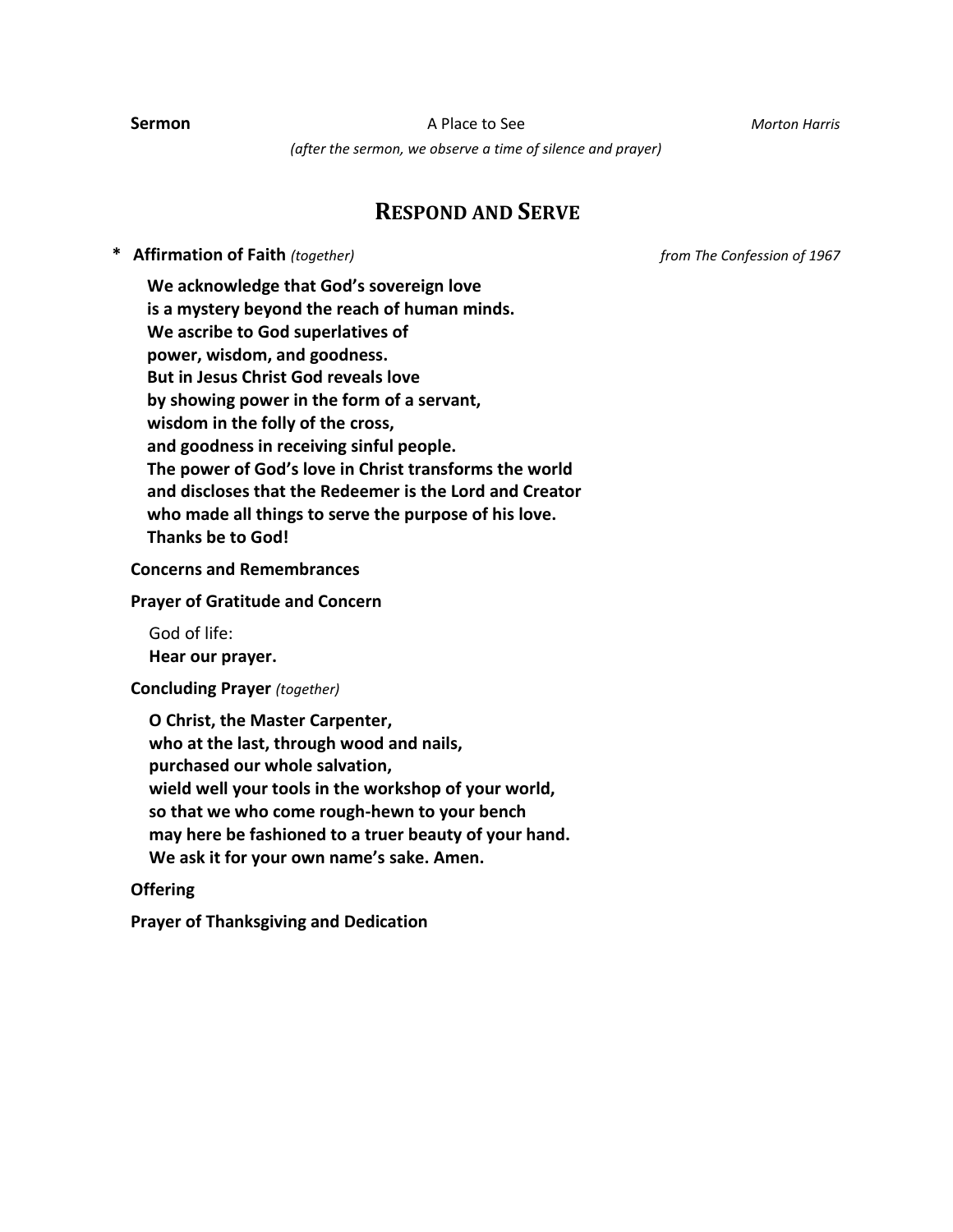# **SEND AND BLESS**



When first published in 1931, this "All-Day Hymn" (as it was titled) seemed very daring for not using traditional archaic pronouns to address Christ. Current pronouns no longer disturb, but the comforting Jesus portrayed here needs to be balanced by his call to discipleship.

TEXT: Jan Struther, 1931 MUSIC: David Schwoebel, 2008 Text © 1931 Oxford University Press Music © 2008 Celebrating Grace, Inc.

**COURTNEY** 10.11.11.12 (alternate tune: SLANE)